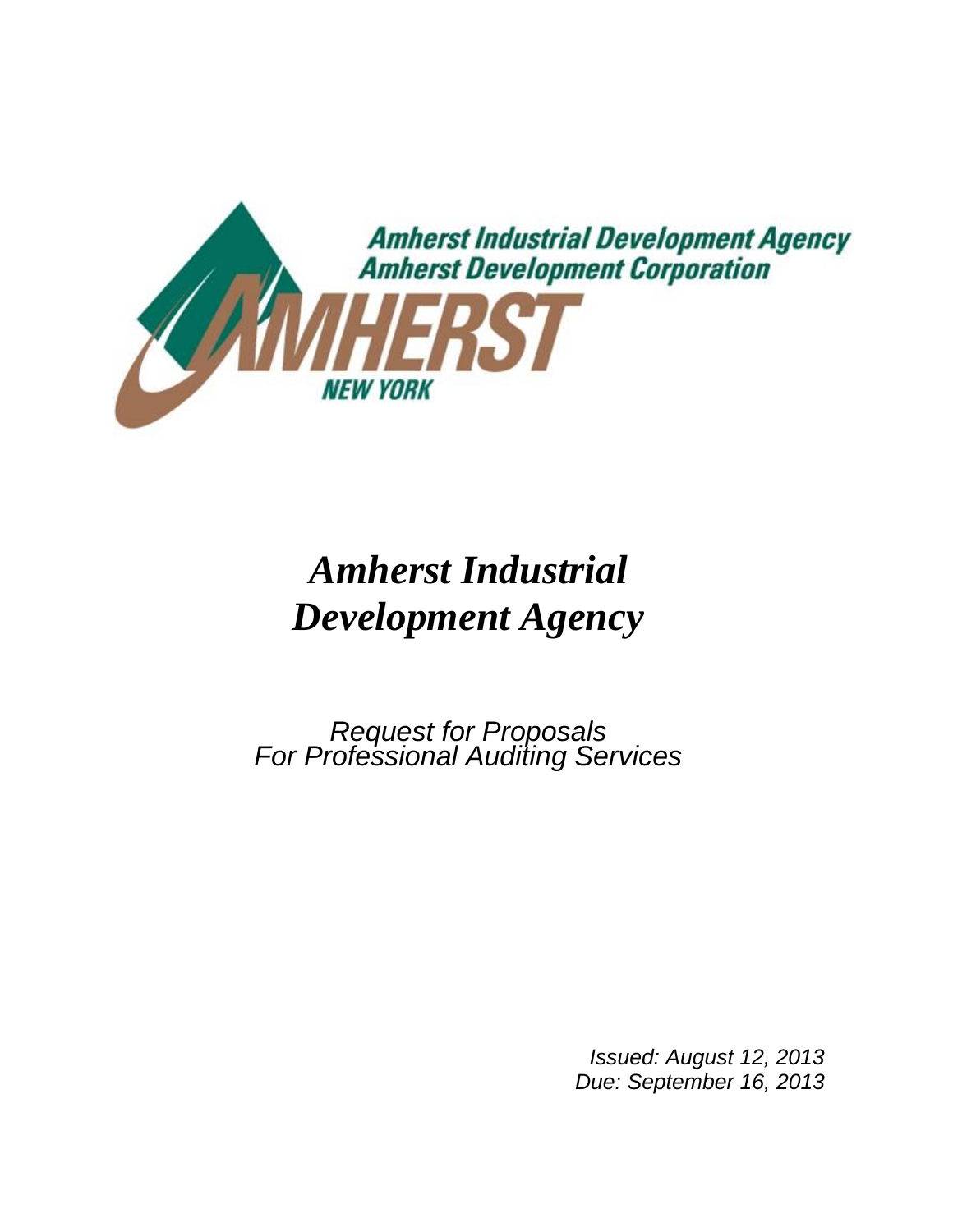# **I. INTRODUCTION**

#### **A. Request for Proposal**

The Amherst Industrial Development Agency ("AIDA") and its related affiliate, the Amherst Development Corporation, is requesting proposals from certified public accounting firms to audit its financial statements for three (3) fiscal years from January 1, 2013 to December 31, 2016, with an option of auditing its financial statements for the subsequent two (2) fiscal years.

Submission of a proposal indicates acceptance by the firm of the conditions contained in this request for proposals, unless clearly and specifically noted in the proposal submitted and confirmed in the contract between the AIDA and the firm selected.

There is no expressed or implied obligation for the AIDA to reimburse responding firms for any expenses incurred in preparing proposals in response to this request.

#### **B. Background Information**

The Amherst Industrial Development Agency is a public benefit corporation created in 1973 by an act of the Legislature of the State of New York ("NYS") for the purpose of encouraging investment by companies to prosper in the Town of Amherst. The Agency is exempt from federal and state income taxes, as well as sales tax.

# **C. General**

The following audit & taxation services are required to be performed under this request for proposal:

- 1. Audit of Financial Statements of both Corporations
- 2. Audit of Financial Statements including Supplemental Project Information (covering AIDA Bond, Leases and Indebtedness) as required by the Office of the State Comptroller.
- 3. Confirmation of approx. 300 projects to assist with the compilation/audit of the above supplemental information.

Financial statements must be filed with NYS annually by March  $31<sup>st</sup>$  in order to comply with the Public Authorities Act. The selected firm is required to submit final audit documents to the AIDA no later than March  $1<sup>st</sup>$ .

AIDA audited financial statements (including supplemental information) are due by April  $30<sup>th</sup>$  in order to comply with Section 859 of the General Municipal Law.

Audit services have recently been provided by Toski & Co, P.C. and can be found on the AIDA website by selecting [http://www.amherstida.com/reports.](http://www.amherstida.com/reports)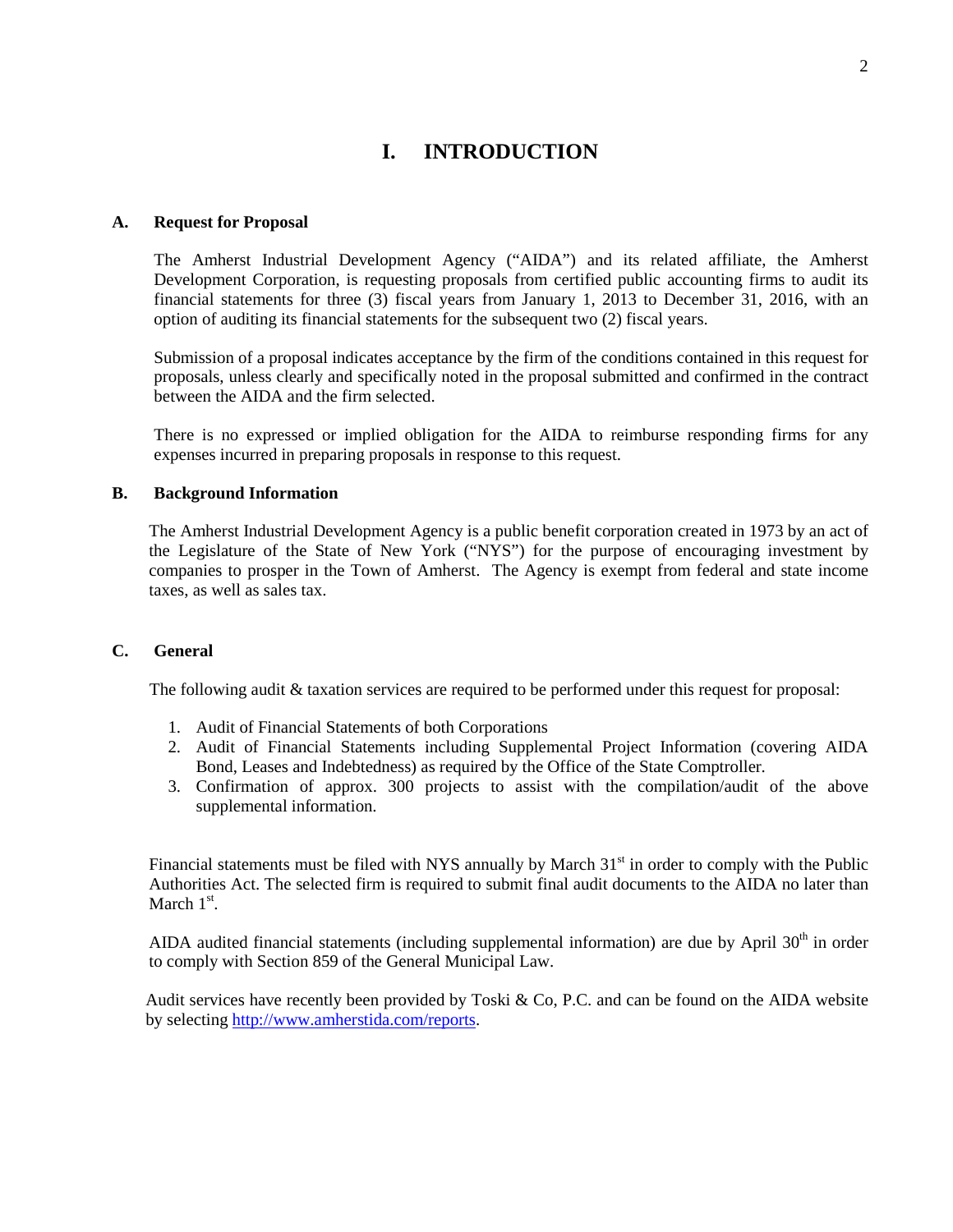#### **D. Auditing Standards to be Followed**

To meet the requirements of this request for proposals, the audit shall be performed in accordance with generally accepted auditing standards as set forth by the American Institute of Certified Public Accountants, the standards set forth for financial audits in the U.S. General Accountability Office's (GAO) *Government Auditing Standards*, the provisions of the Single Audit Act Amendments of 1996, and the U.S. Office of Management and Budget (OMB) Circular A-133, *Audits of States, Local Governments, and Not-for-Profit Organizations.*

# **E. Working Paper Retention and Access to Working Papers**

All working papers and reports must be retained, at the auditor's expense, for a minimum of six (6) years, unless the firm is notified in writing by the AIDA of the need to extend the retention period. The auditor may be required to make working papers available, upon request, by the AIDA as part of an audit quality review process; Auditors of entities of which the AIDA is a sub-recipient of grant funds; and other parties as deemed appropriate or necessary by the AIDA.

In addition, the firm shall respond to the reasonable inquiries of successor auditors and allow successor auditors to review working papers relating to matters of continuing accounting significance.

# **F. Insurance Requirements**

Firms selected under this request for proposal will be required to maintain liability and workers' compensation insurance naming the AIDA as an additional insured.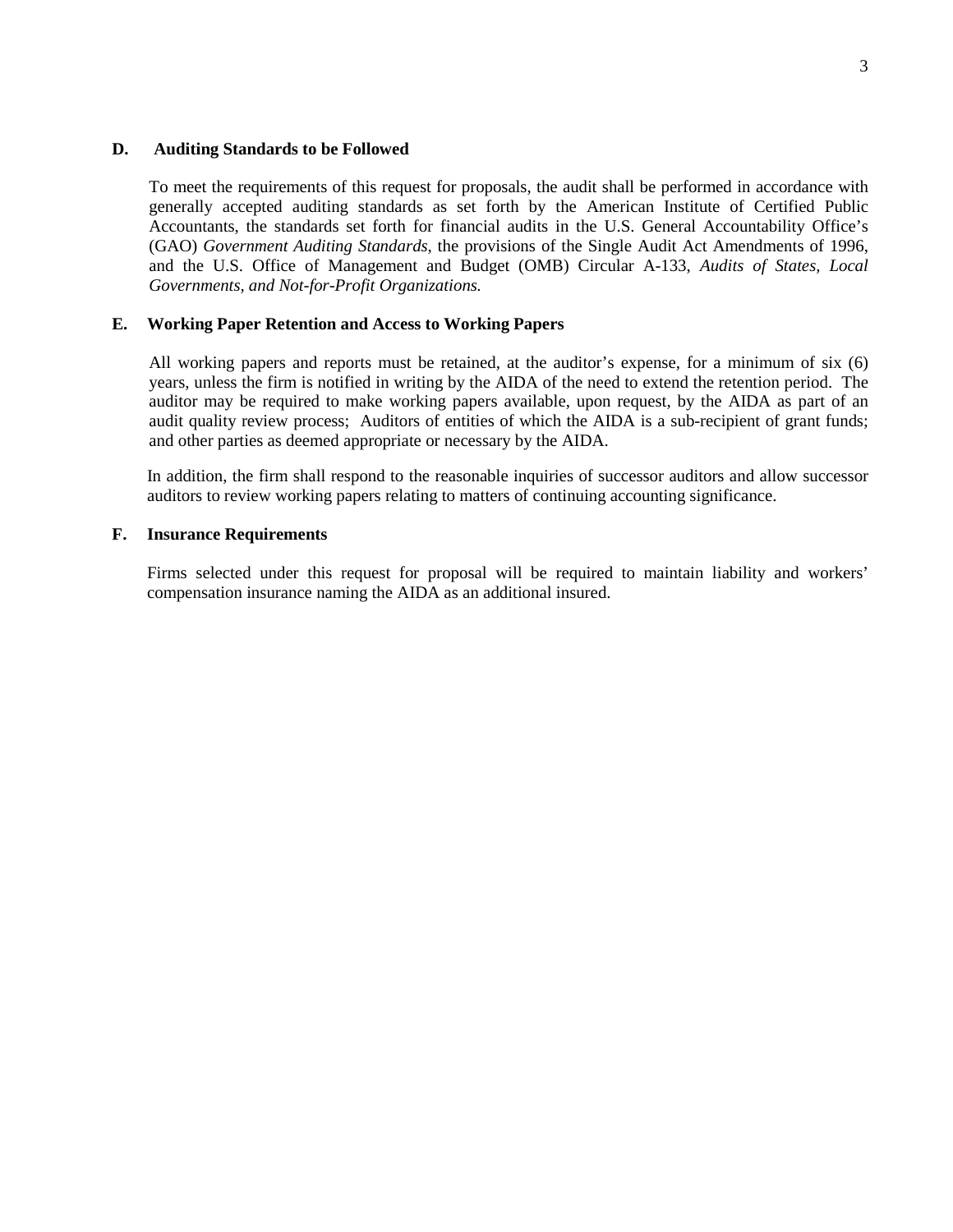# **II. ASSISTANCE TO BE PROVIDED TO THE AUDITOR AND REPORT PREPARATION**

#### **A. AIDA Primary Contact**

The auditors' principal contact with the AIDA will be Joann Piasecki who will coordinate the assistance to be provided by the AIDA to the auditor.

#### **B. Finance Department and Clerical Assistance**

Each year, the audit firm will be provided with a binder of detailed working papers for key financial accounts. AIDA staff will be available during the audit to assist the firm with further information requests and explanations. The AIDA can also assist with the preparation of audit confirmations.

# **C. Extent of Audit Adjusting Entries**

Currently, there have been only a few instances each year where one or two adjusting entries have been required for a particular corporation.

# **D. Financial Statement Preparation**

Financial Statement drafting, preparation, editing and printing shall be the responsibility of the auditor. We will also require a digital copy of the audit for posting online.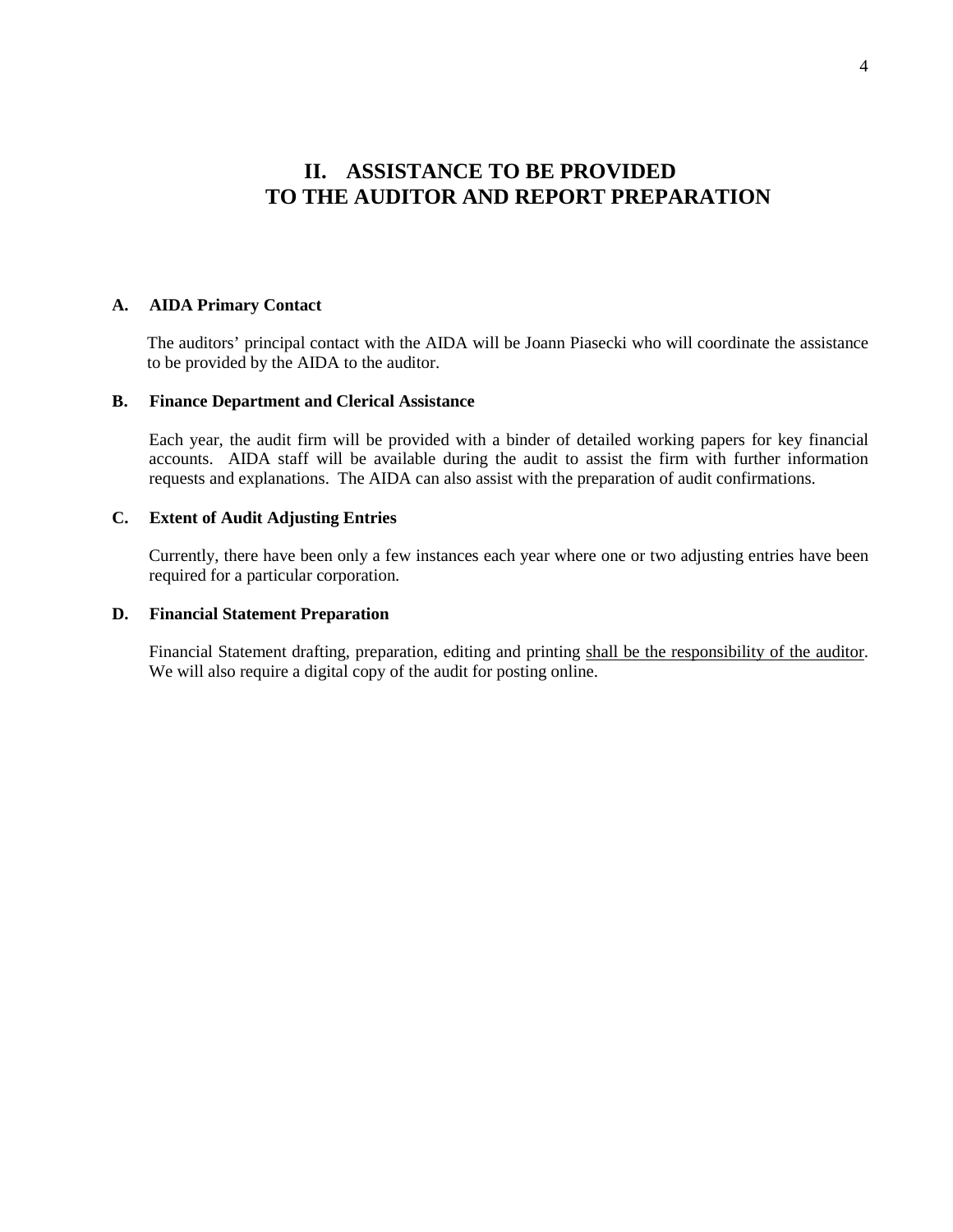# **A. Proposal Requirements**

Each Proposal should be no more than five (5) pages in length and include the following:

# **1. Qualifications and Experience of the Firm, Partner and staff**

- List the local firm's most significant engagements performed in the last five (5) years that are similar to the engagement described in this request for proposal.
- Identify the Partner, Manager and in-charge accountant who will be assigned to this engagement and provide biographies.
- Indicate the breadth and depth of the firm's specialized resources for unique accounting or tax situations.
- Indicate whether the firm has alliances or affiliations with other firms or organizations to share knowledge and resources.
- Provide the names and contact information for other, similar clients of the partner and/or manager that will be assigned to our organization for reference purposes.

# **2. All-Inclusive Cost**

Firms should provide a fee schedule which includes all costs to perform the audit, tax and compilation engagements as described in this Request for Proposal. This schedule should also include all direct and indirect costs, including all out-of-pocket expenses (e.g. photocopying, travel, lodging, etc) for each of the potential five (5) years of the engagement.

# **3. Compliance with local, state or federal statutes and regulations:**

Firms should indicate whether they comply with independence requirements as required by the U.S. Government Accountability Office's Government Auditing Standards and the Public Authorities Law, adhere to the AICPA's Code of Professional Conduct and are licensed to practice public accounting/auditing in New York State.

# **4. Identification of Anticipated Potential Audit Problems (If any):**

The proposal should identify and describe any anticipated potential audit problems, the firm's approach to resolving these problems and any special assistance that will be requested from the AIDA.